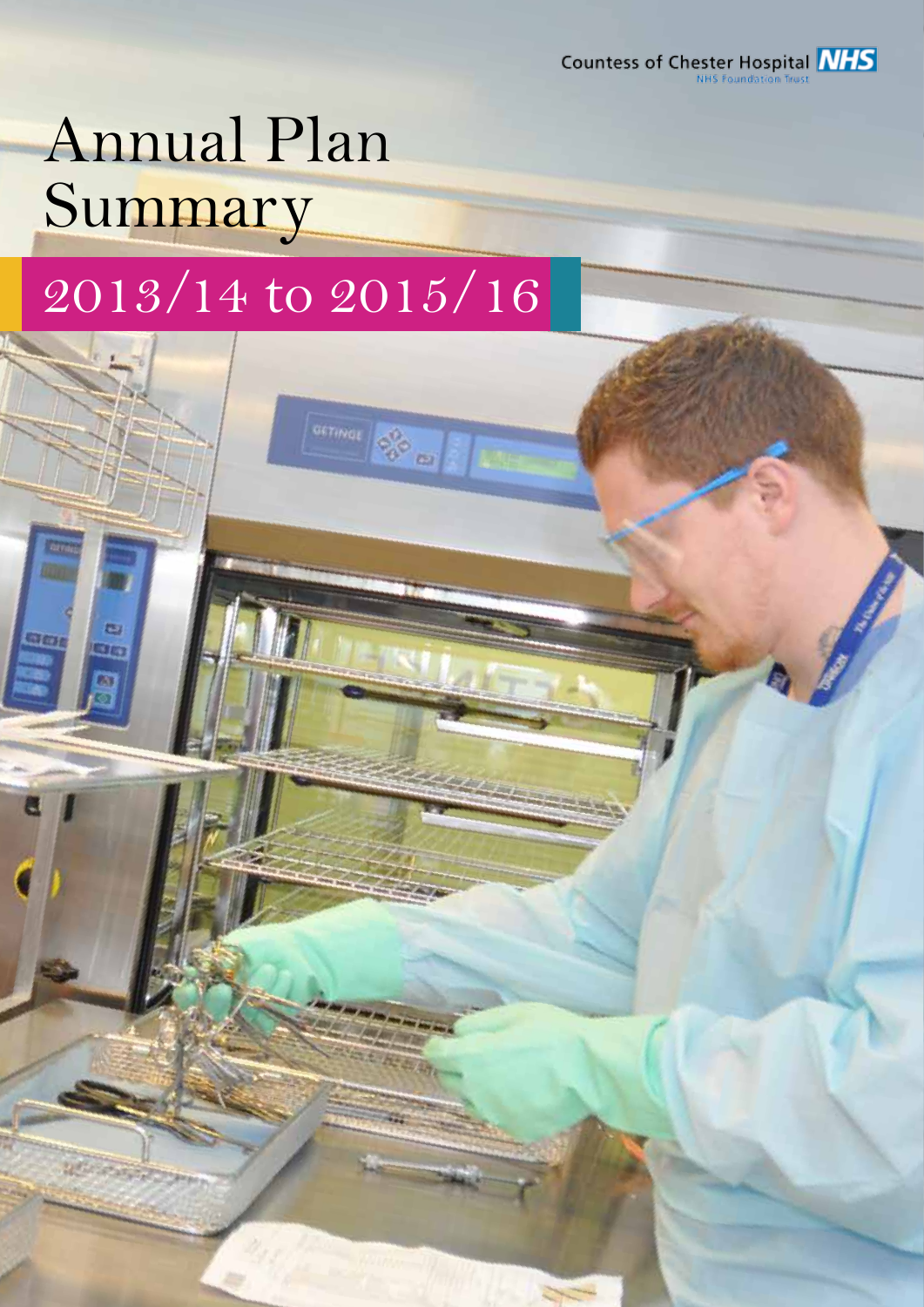## Foreword

Welcome to the summary of the 2013/14 to 2015/16 Strategic Plan for the Countess of Chester Hospital NHS Foundation Trust.

The last year has seen a series of changes to the leadership team at the Countess. As well as a new Chair and Chief Executive, we have new non-executive and executive members of our Board. We are conscious of the legacy we have inherited and the new challenges we face together in moving the hospital from 'Good to Great'.

Even the best organisations can aim higher and reflect on what we can learn from listening to our patients and our staff. Through a series of workshops with our governors we have agreed that we will be focussing on improving communications with patients, the need for greater patient involvement in their care planning, improving our discharge processes and improved whole system planning, as key activities underpinning our response to the Francis Report.

Looking to the future, and the challenges we will face, the commissioning landscape has changed, and we will be working closely with our NHS partners to redesign current models of care, and create more efficient and adaptable patient pathways that meet the changing needs of our population. We are active partners in the 'Altogether Better' programme to transform local public services.

Importantly as a major provider for Wales we will be responsive to the priorities of the Welsh system and their new Health Minister in our engagement

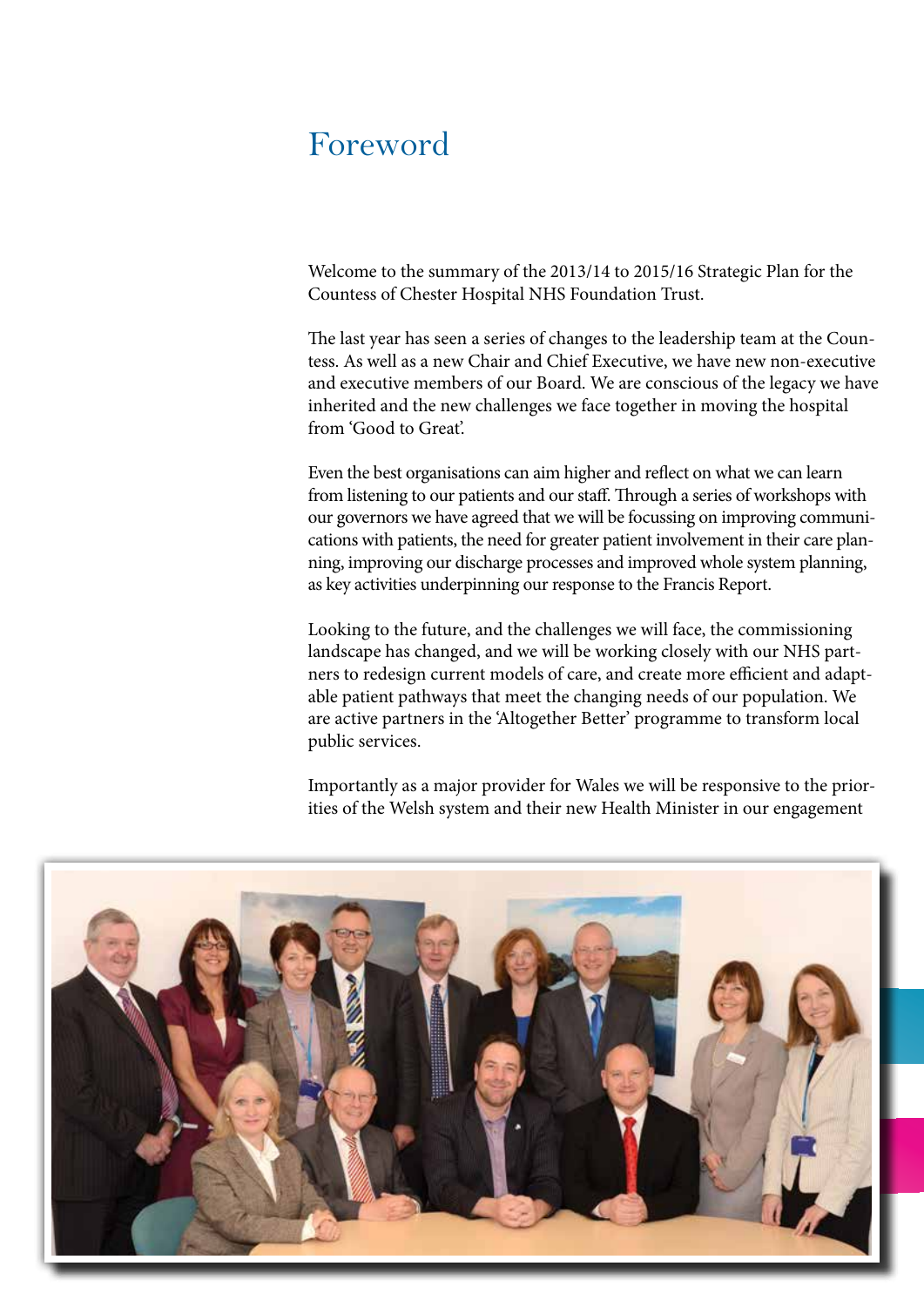with Betsi Cadwaladr University Health Board as they develop their commissioning intentions.

We are mindful of the need to better harness the opportunities from technology. We have recently appointed a Director of Information Management and Technology to enable us to improve our approach to e-health and especially telehealth.

Local demographic trends mean that we are seeing more elderly patients with complex morbidities and clinical needs. Our plan includes how we will respond accordingly and work to improve the health outcomes of the population we serve.

The financial challenge to the NHS continues in 2013/14 and onwards, with at least a 4% efficiency requirement each year. To safeguard our future and the quality of care we provide we must identify all the potential savings and efficiency opportunities available to us – both within the hospital as part of our Countess 20:20 programme, and even more importantly in collaboration with our partners across the community we serve.

La Mehot

Sir Duncan Nichol CBE Tony Chambers *Chairman Chief Executive*

Lyculu

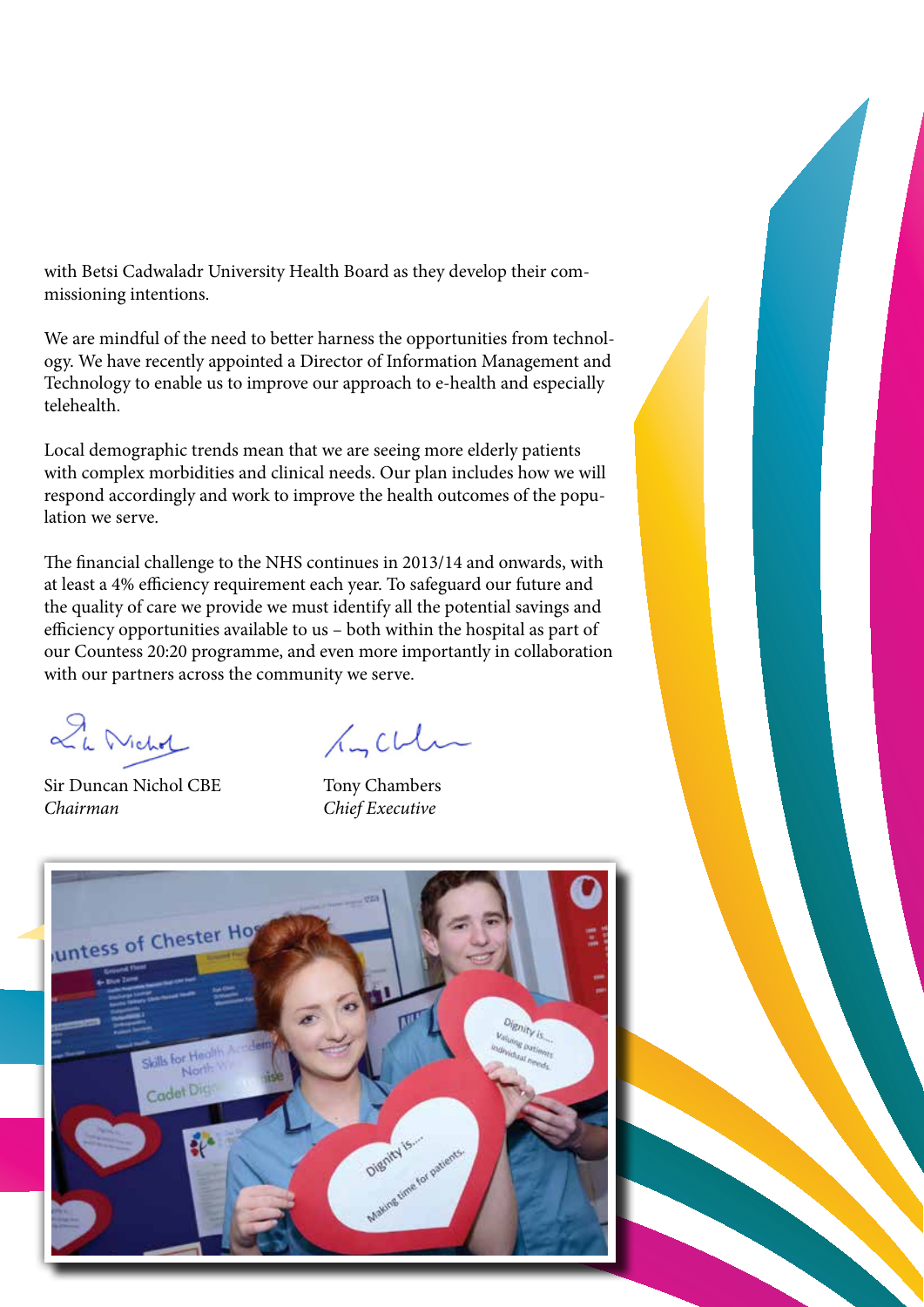### Themes

There are five key themes that shape our Annual Plan.

**Transforming Elective Care** - including increasing our endoscopy and daycase capacity to facilitate the re-design of elective surgery provision.

**Transforming Ambulatory Services** - through the re-design of the acute medicine pathway and emergency services.

**Out of Hospital Care** - including Early Supported Discharge and 'Hospital-at-Home' schemes.

**Patient Experience & Quality** - including learning from and acting on the recommendations of the Francis Report, and undertaking detailed reviews of our key services to ensure long-term sustainability and quality of care.

**Staff Engagement & Leadership** - through ensuring we have strong clinical leadership, both in and out of hospital, and a motivated, skilled and flexible workforce that can respond to our changing needs.

#### **Our plan is in three parts:**

1. We are facing a significant projected increase in the elderly population over the next ten years – including a 40% growth in numbers of the over 85s in Western Cheshire alone. We intend to work much more closely with the new CCG and local health partners to improve health needs assessment, and the challenges of the management of long-term conditions. We have a lead role to play in the development of an integrated care system that is professionally led and publicly accountable, driven by quality, partnership working and empowering patients and staff. This has been referred to locally as *'The West Cheshire Way'.*

Our plans therefore are to work in partnership with the new West Cheshire Clinical Commissioning Group (CCG), Cheshire and Wirral Partnership NHSFT, and Cheshire West and Cheshire Local Authority to manage and re-design patient services and pathways to ensure all of our patients are seen and treated at the right time and in the right place. We will also continue to work closely with our welsh partner in Betsi Cadwaladr University Health Board.

2. We are also in discussion with local NHS acute partners to explore how clinical services can be improved. An example of this is the SMART (Vascular) centre which will be based at Chester and provide elective and emergency arterial surgery services to patients from the North and South of Cheshire, and Wirral areas. This is part of our strategic approach to *Integrated Specialist Services.*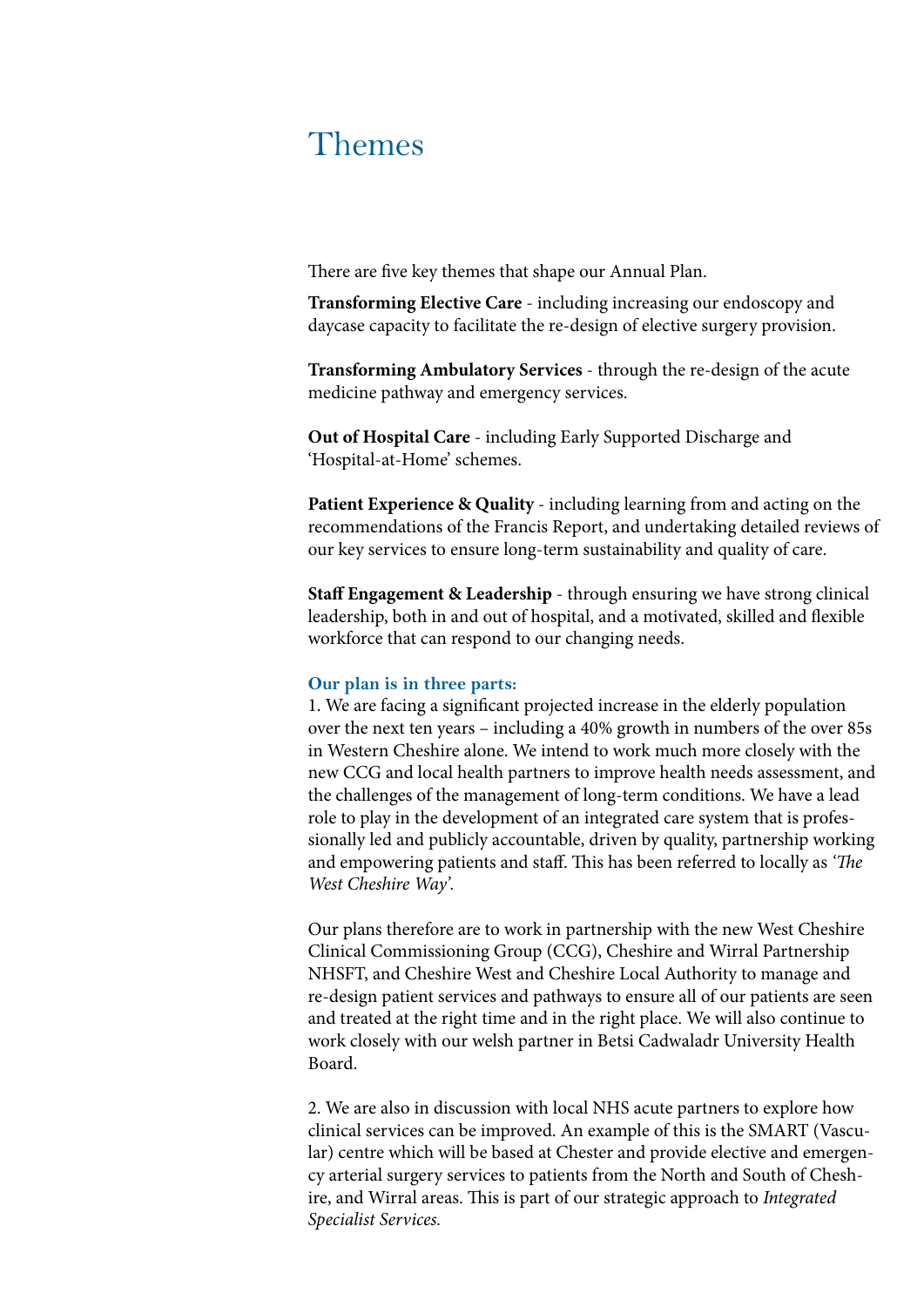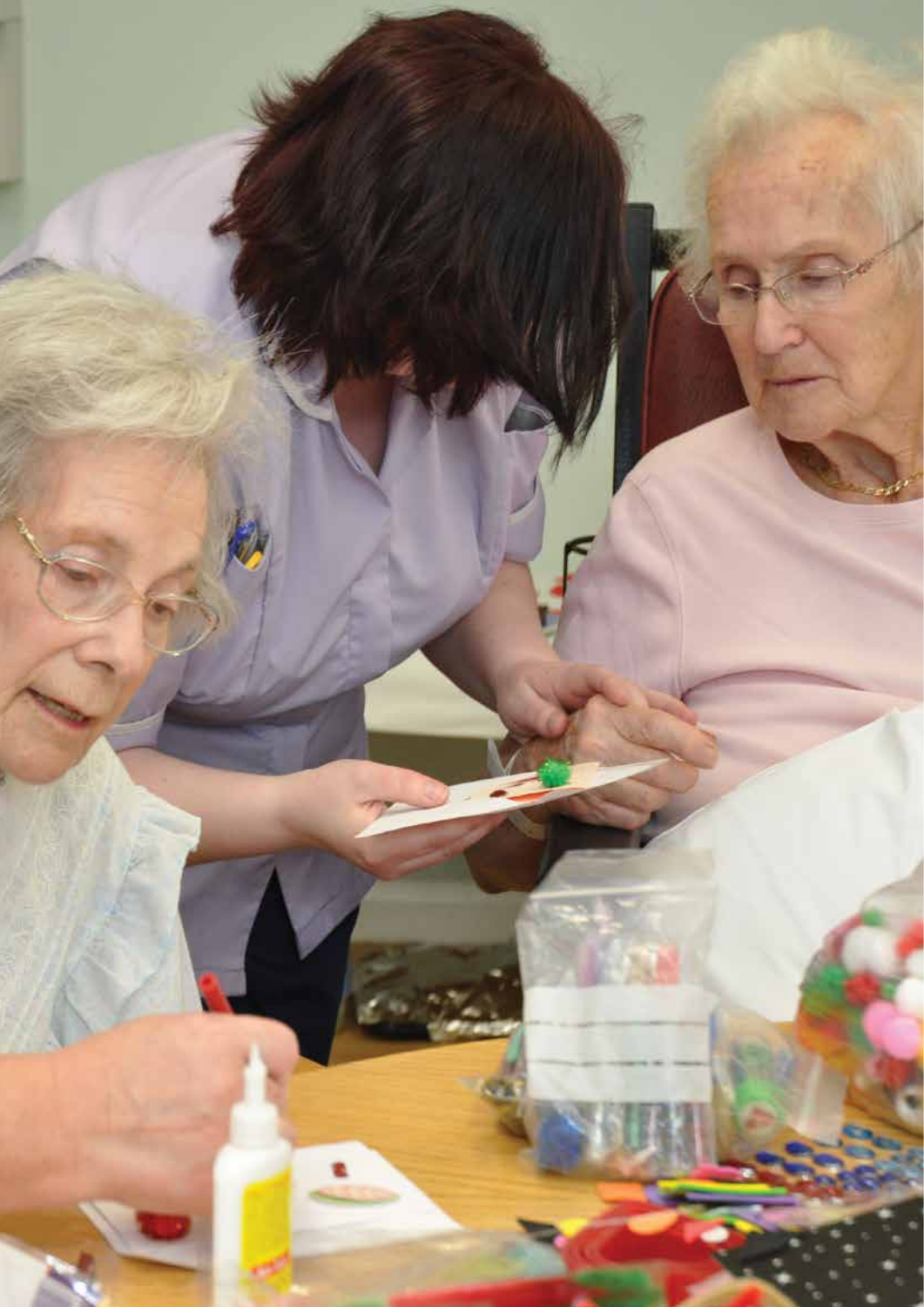3. The third element of our strategy is about delivering excellent, efficient and effective care through our own processes. We have called this programme *'Countess 20:20'* to reflect both a medium term timeframe to 2020 and our desire to have a clear view of our capability as we make significant improvements to our services.

Our approach will be centred on a detailed review of all our services over the short to medium term. We have designed a standardised methodology for reviewing the specialties based on current published literature, research and reports.

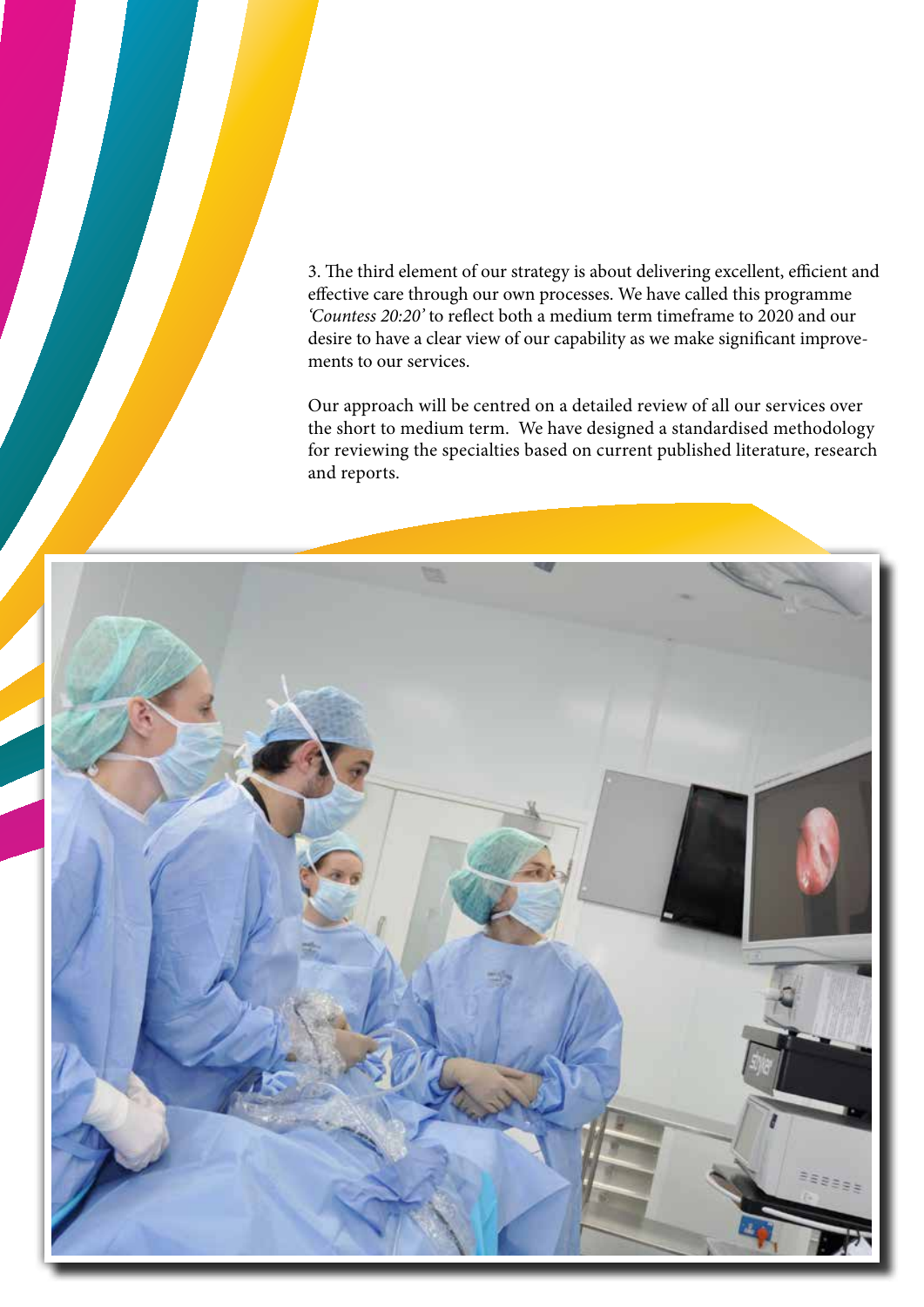## Redesigning the way we deliver clinical services

1. The Trust will focus on reducing emergency admissions and enabling earlier discharge by –

- Improving the assessment of patients through the redesign of the Acute Medicine pathway.
- • Developing Early Supported Discharge by enhancing nursing and therapy care within a patient's home.
- Developing an Ambulatory Care Unit with enhanced consultant staffing.
- Establishing Children's 'Hospital at Home' to care for as many children as possible in their own home to avoid hospital admission.
- These will support the delivery of the 'Altogether Better Programme' which is a Cheshire wide initiative to re-design care models across all the relevant partner organisations which will improve efficiency and outcomes for our patients.

2. Within Planned Care we wish to redesign the way our elective surgical patients are treated and move their care from an inpatient to a daycase setting where appropriate. Our Site Strategy and the expansion of endoscopy and daycase facilities support this aim.

#### **Improving Quality**

We will ensure whilst we review and redesign our services, we continuously improve the quality of care we provide to our patients. We must learn from and respond to the recommendations of the Francis Report, minimise adverse clinical incidents, and identify and mitigate all risks as early as possible. We will seek to continuously improve our infection prevention and control measures, and achieve the additional clinical quality indicators set by our commissioners (CQUINS). We will update and revise our Quality Strategy accordingly and ensure the appropriate measures and structures are in place to deliver our priorities.

#### **Improving Patient Experience**

We will ensure that our patients have the best experience as possible every time they make contact with us. We will be focussing initially on the care of Dementia patients, having introduced Care and Comfort Workers in Planned Care, which will be evaluated during 2013. We will review how we communicate with our patients, and look to gain feedback from them both during their stay with us and afterwards. We will update our complaints process, and seek to learn from all these contacts so that care processes can improve where necessary. We wish to minimise cancellations of elective operations. We will consult with our Governors and Healthwatch colleagues in improving our services.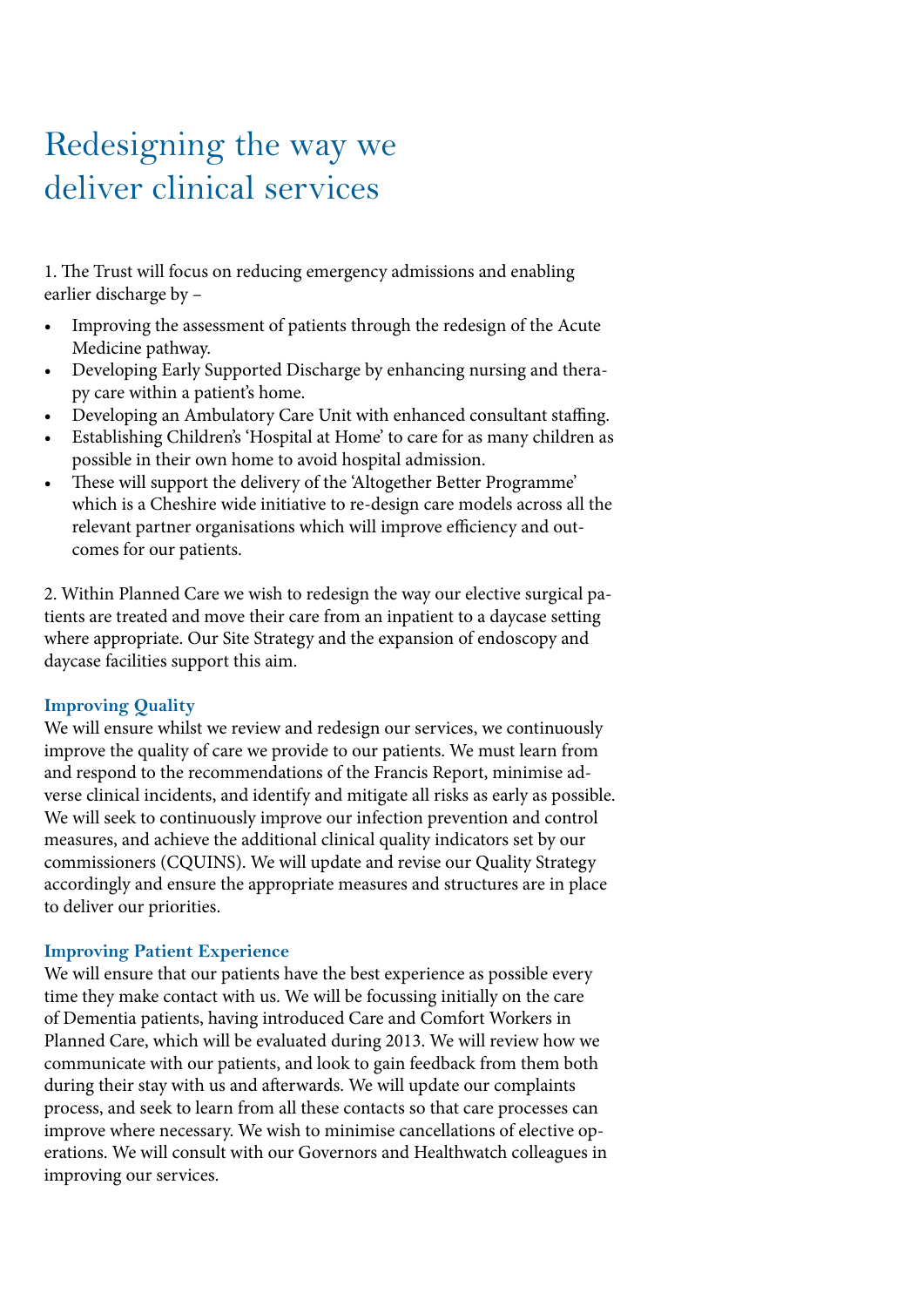#### **Developing our People**

We will continue to provide the best quality of care as possible to our patients. To do this we will review our Workforce and Planning Strategy, leadership and skills development, performance and recognition, and staff engagement practices. In the future it is likely we will need to reduce the size of our workforce, whilst maintaining flexibility, capacity and capability. We will review ward staffing and skill mix, and benchmark with our peers. We will encourage the best staff to join the Trust and make us an attractive employer.

#### **Improving the hospital site**

We will ensure that our estate meets the future needs of the Trust both in terms of capacity and capability. Our current Site Strategy aims to ensure that we have the future capacity to provide for increased critical care, endoscopy and daycase surgery, and MRI capacity. The future strategy will be reviewed to meet the demands of the service changes and reconfigurations described above – both on and off the Countess site. We will continue to invest in our site infrastructure and environment to ensure that it is modern, fit-for-purpose, and meets or exceeds our patients' expectations.

#### **Developing our IT capability**

Our approach is designed to support the Trust's clinical and operational priorities over the next three years, culminating in the replacement of the Trust's patient administration system – Meditech. To support this we will finish the rollout of the Electronic Casenote Programme and Electronic Prescribing, and invest in the future IT and telecoms infrastructure required by the Trust. In addition we will explore the use of new technologies and social media, telehealth, and sharing patient records with our GP colleagues.

#### **Demonstrating we are well run**

The changes and initiatives described above will be developed in an integrated, consistent and planned manner. The Trust has completely redefined and restructured its internal governance arrangements and Board committee structures accordingly. The new Finance and Integrated Governance Committee will oversee the implementation and roll-out of all the strategic priorities, and review the delivery of the Trust's efficiency programme. As a Trust we will need to continue making at least 4% savings every year to remain financially viable.

The Operational Delivery Committee will ensure that day-to-day targets and objectives are achieved. The Quality, Safety and Patient Experience Committee will oversee and ensure the best care is provided to our patients and that there are no adverse effects as a result of the above changes.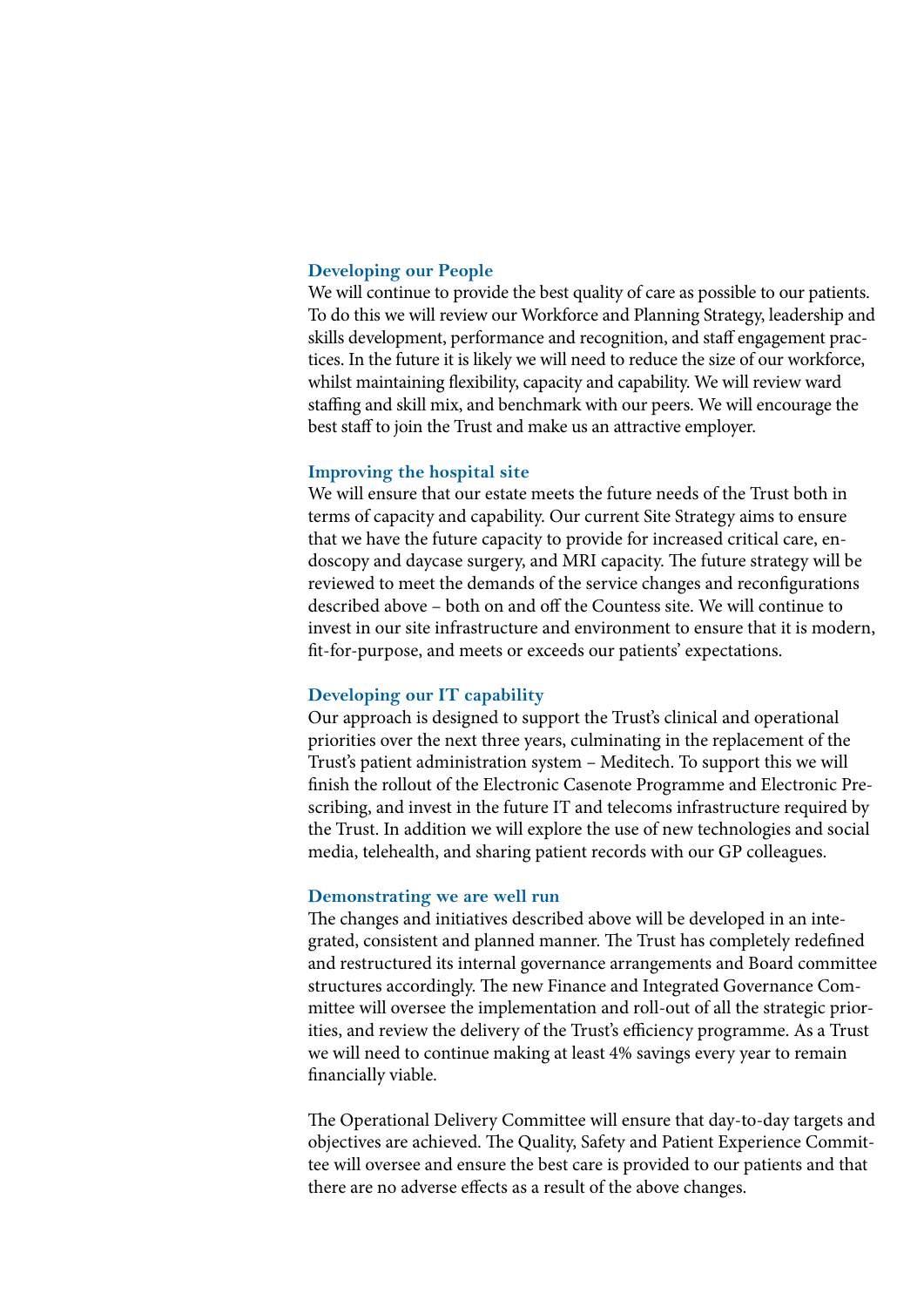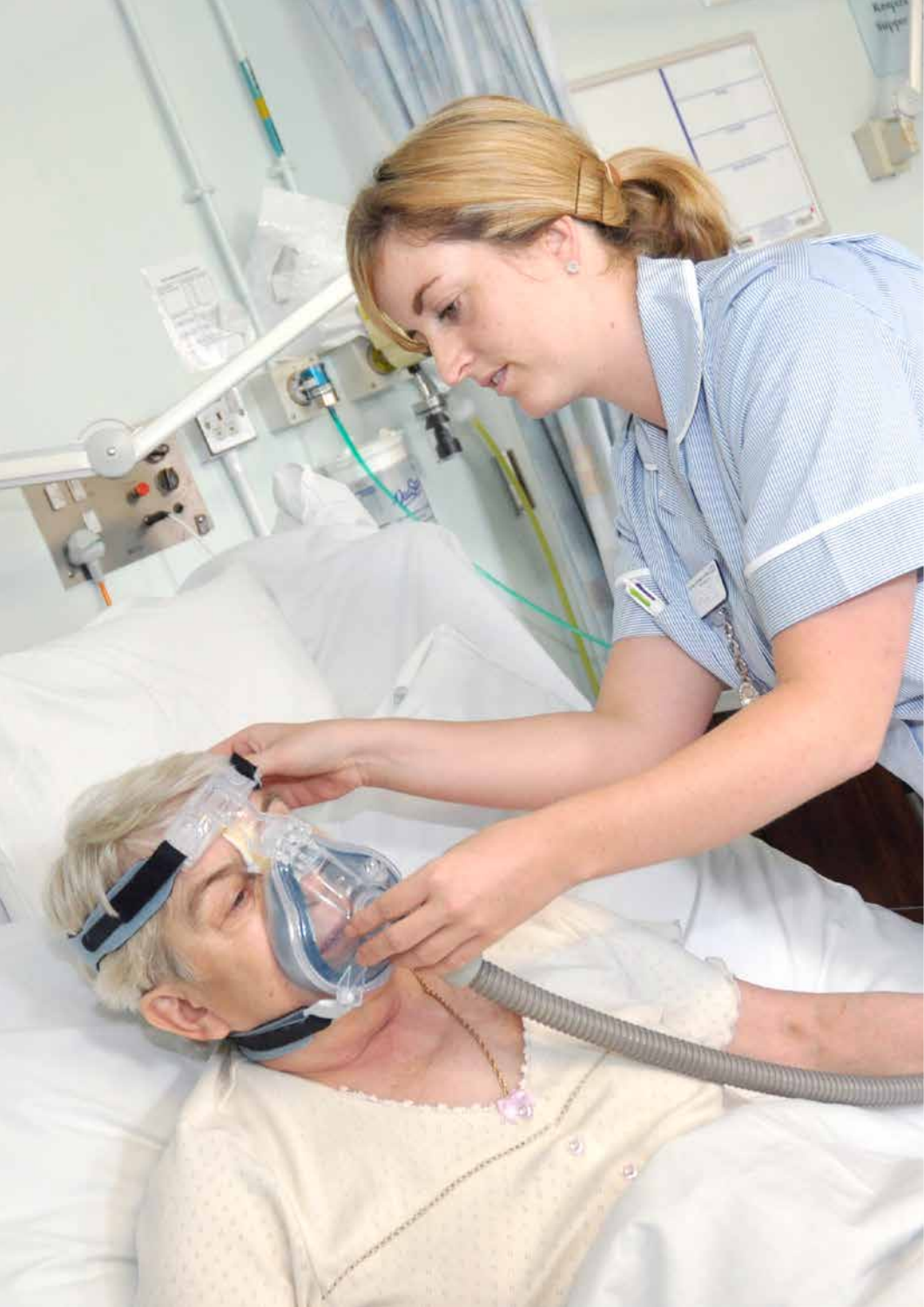In summary this is our **roadmap for the future** – to ensure that the Trust remains clinically, operationally and financially **sustainable**, and continues to provide the **safest**, best **quality** of care and **experience** that it can for our patients.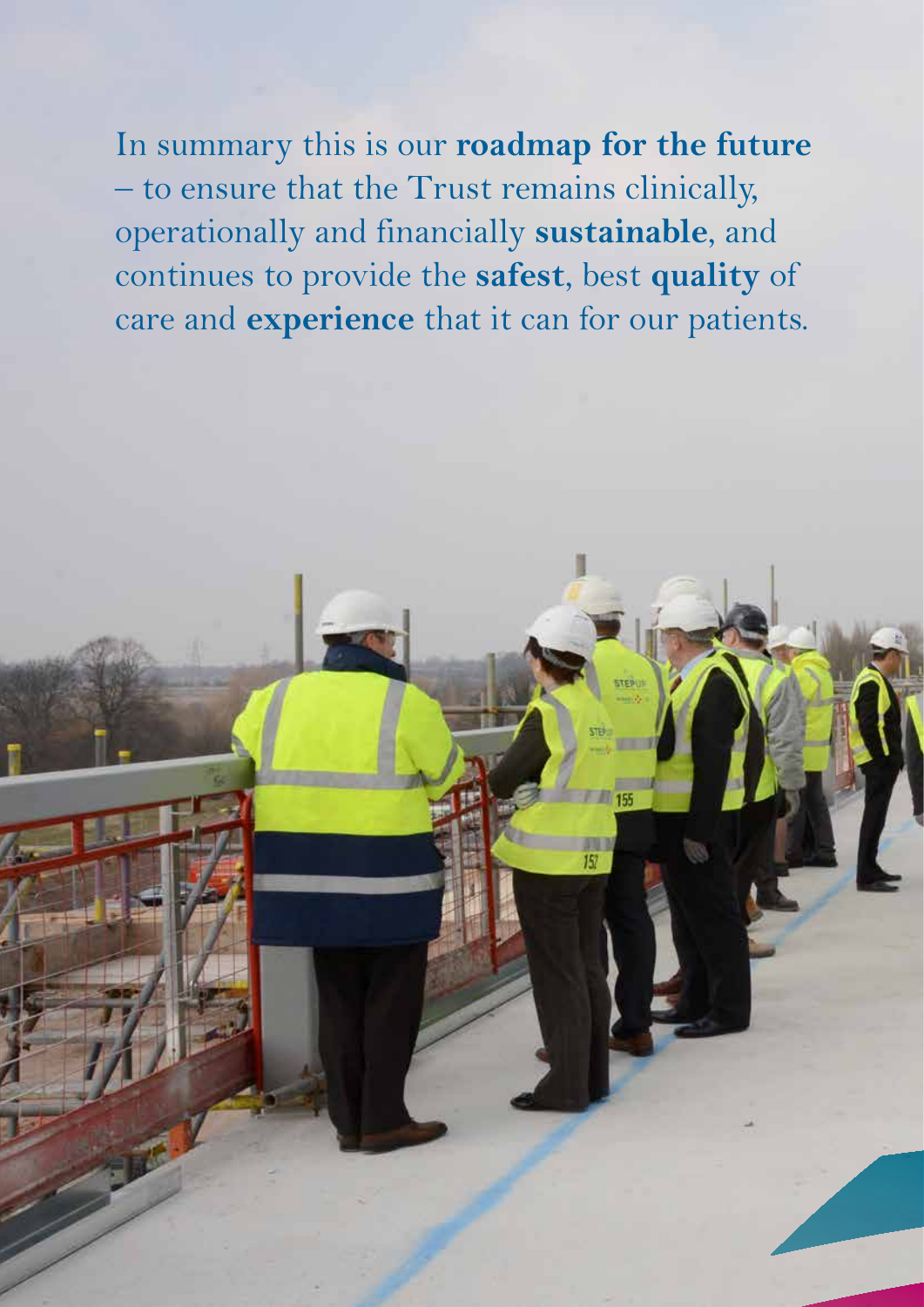